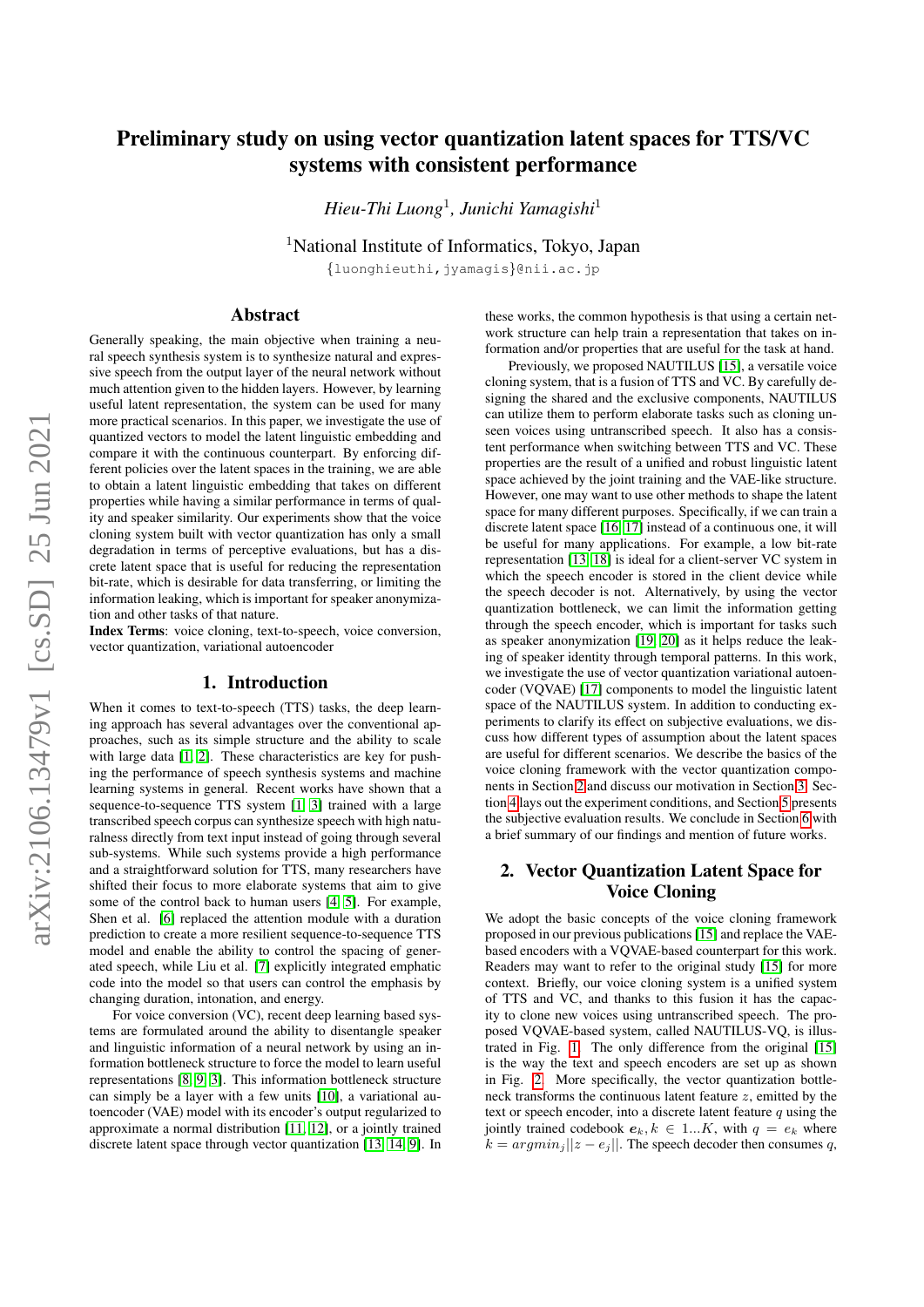<span id="page-1-0"></span>

Figure 1: *The modified NAUTILUS-VQ system has a similar structure to the original system, which includes a text encoder (*T Enc*), a speech encoder (*SEnc*), a text decoder (*T Dec*), a speech decoder (*SDec*), and a neural vocoder (*V oc*). The jointly trained codebook is the new addition.*  $x$  *is phoneme,* y *is acoustic,* o *is waveform,* z *is continuous latent feature and* q *is the quantized latent feature. The term loss*goal *is a placeholder, depending on the encoder/decoder combination it can be loss<sub>tts</sub> (Text-to-speech: TEnc→codebook→SDec), loss*sts *(Speech-to-speech, STS:* SEnc→*codebook*→SDec*), loss<sub>stt</sub>* (*Speech-to-text, STT: SEnc→TDec*), *or loss<sub>ttt</sub> (Textto-text:* T Enc→T Dec*) . The loss functions used in training and adaptation are mean absolute error (MAE), mean squared error (MSE) and cross entropy (CE).*

instead of  $z$ , to reconstruct the acoustic feature  $y$  that is used to synthesize speech waveform  $o$ .

### 2.1. Train the initial model

First, we need to jointly train the text/speech encoders/decoders and the codebook in a supervised fashion by using a large-scale transcribed multi-speaker speech corpus and optimizing a designated loss:

$$
\text{loss}_{train} = \text{loss}_{train}^{tts} + \alpha_{sts} \text{ loss}_{train}^{sts} + \alpha_{stt} \text{ loss}_{stt} \tag{1}
$$

$$
+ \beta \text{ loss}_{tie} \text{ .}
$$

Please see the caption of Fig. [1](#page-1-0) for subscripts of each term. The basic structure of the training loss is not much different from the original [\[15\]](#page-5-14), but, due to the vector quantization components, the details are a little more complex. Specifically  $loss^{its}_{train}$  is similar to a typical VQVAE setup [\[17\]](#page-5-16):

$$
\text{loss}_{train}^{tts} = \text{loss}_{tts} + \delta_{VQ} \text{ loss}_{VQ}^{T} + \delta_{C} \text{ loss}_{C}^{T} . \tag{2}
$$

where  $loss_{tts} = ||\tilde{y}^T - y||$  is the reconstruction loss of the acoustic feature,  $loss_{VQ}^T = ||sg(z^T) - q^T||_2^2$  is the codebook training loss in response to the text input,  $x$ , from the text encoder, and  $\mathrm{loss}^T_C = ||z^T - sg(q^T)||^2_2$  is the text encoder commitment. The operator  $sg()$  indicates the stop gradient operation.

<span id="page-1-1"></span>

(b) *VQVAE-based encoders*

Figure 2: *The VAE (original) and VQVAE (proposed) setups for the encoders. The VAE-based encoders output mean* µ *and standard deviation* σ *and then sample the latent feature* z *using an value drawn from a normal distribution. Kullback-Leibler divergence (KLD) is used as loss*tie *in this setup. The VQVAEbased encoders output continuous latent feature* z *that is then quantized into the discrete feature* q *by using the jointly trained codebook. MSE is used for loss*tie *in this case.*

Similarly, we have the optimization loss for the STS stack that handles the speech input:

$$
\text{loss}_{train}^{sts} = \text{loss}_{sts} + \delta_{VQ} \text{ loss}_{VQ}^{S} + \delta_{C} \text{ loss}_{C}^{S} . \tag{3}
$$

Unlike the VAE-based setup [\[15\]](#page-5-14) which used Kullback-Leibler (KL) divergence to "tie" the encoders' outputs, the VQVAEbased system uses MSE as the latent tying loss:

$$
loss_{tie} = ||sg(z^T) - z^S||_2^2.
$$
 (4)

Note that we stop the gradient on the text-encoded latent feature, which basically creates an asymmetric tied-layer loss instead of the symmetric KL divergence function as in the original [\[15\]](#page-5-14). A multi-speaker WaveNet vocoder, unchanged from the original, is separately initialized using the same corpus:

$$
\text{loss}_{train}' = \text{loss}_{voc} \tag{5}
$$

The speech decoder, text decoder, and neural vocoder contain speaker dependent (SD) components, which are just one-hot vectors representing speakers in the training set. These SD components will be removed in the voice cloning steps along with the text decoder, which is only included as an auxiliary phone classification regularizer [\[15\]](#page-5-14).

#### 2.2. Clone the target voice

Given the untranscribed speech of an unseen speaker, we adapt the initial model to generate speech with the voice of the new target, using either the TTS or VC interface.

#### *2.2.1. Step 1 - Adaptation*

After removing all SD components, we use the STS stack  $(SEnc \rightarrow codebook \rightarrow SDec)$  to fine-tune the speech decoder while keep other modules immutable:

$$
loss_{adapt} = loss_{sts} , \qquad (6)
$$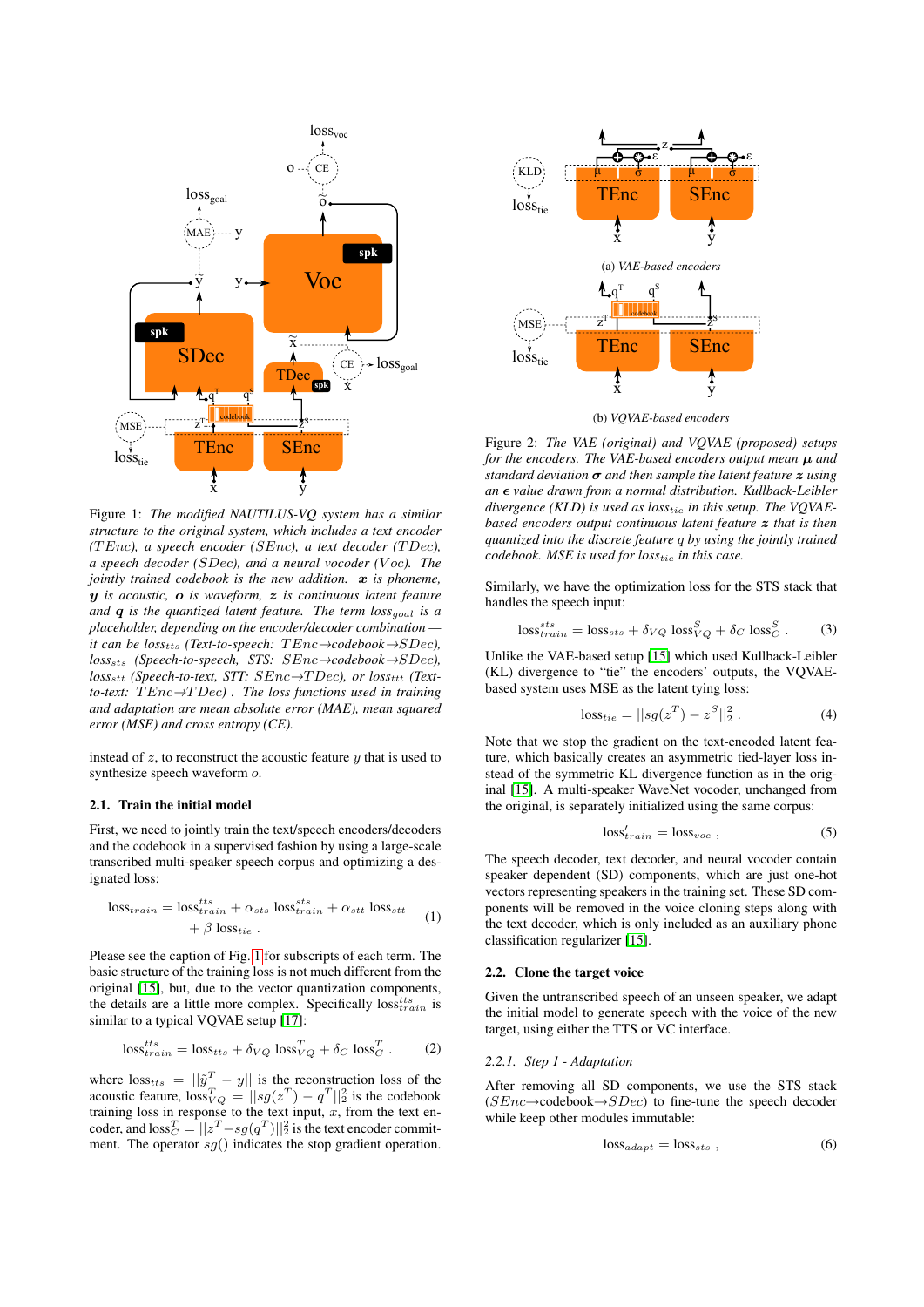<span id="page-2-1"></span>

Figure 3: *Different ways the linguistic latent spaces are setup and the methods used to enforce the consistency between them.*

The neural vocoder is also adapted using the same strategy (removing SD components, fine-tuning the rest):

$$
\text{loss}_{adapt}' = \text{loss}_{voc} . \tag{7}
$$

As this step is similar to the original framework, reader can refer to Fig. 2a in [\[15\]](#page-5-14) for details.

#### *2.2.2. Step 2 - Welding*

The adapted model obtained in step one is already capable of generating speech with the target voice. However, we want to increase the speech decoder and the neural vocoder compatibility by jointly tuning them using the speech to waveform stack  $(SEnc \rightarrow codebook \rightarrow SDec \rightarrow Voc)$ :

$$
loss_{weld} = loss_{sts} + \gamma loss_{voc} .
$$
 (8)

The  $loss_{sts}$  is included to maintain the acoustic space for the autoregressive speech decoder (see Fig. 2b in [\[15\]](#page-5-14)).

### *2.2.3. Step 3 - Inference*

After the previous steps, the adapted model can generate speech with the voice of the target. The TTS stack and the neural vocoder form a TTS interface that transforms phoneme sequences into a speech waveform, while the STS stack and the neural vocoder form a VC interface that converts utterances spoken by arbitrary source speakers into speech of the same content but with the voice of the target (Fig. 2c in [\[15\]](#page-5-14)).

# <span id="page-2-0"></span>3. Shaping the linguistic latent spaces

Our voice cloning system functions on the assumption of a robust and consistent linguistic latent space. Briefly, we want the latent linguistic embedding (LLE) to contain linguistic information, which is useful for speech reconstruction, but none of the speaker information. Moreover, the consistency between the TTS and VC interfaces is dictated by the consistency between the text-encoded and speech-encoded latent spaces. In other words, the proposed system achieves a perfect consistency if its text and speech encoders produce an identical LLE sequence given a sentence input and a spoken utterance of the same content. Note that, for many practical applications [\[21\]](#page-5-20), it may not even be desirable to achieve such consistency as it eliminates

<span id="page-2-2"></span>Table 1: *Japanese target speakers for voice cloning task*

| Speaker           | Gender | <b>Ouantity</b> | Duration           |
|-------------------|--------|-----------------|--------------------|
| F <sub>001</sub>  | female | 483 utt.        | $45.0 \text{ min}$ |
| F <sub>0</sub> 02 | female | 481 utt.        | 44.4 min           |
| F <sub>0</sub> 03 | female | 484 utt.        | 47.4 min           |
| F <sub>0</sub> 04 | female | 468 utt.        | $40.8$ min         |
| F <sub>0</sub> 05 | female | 485 utt.        | 47.6 min           |
|                   |        | $10$ utt.       | 55 s               |
|                   |        | $125$ utt.      | $10.9 \text{ min}$ |
| XL10              | female | 500 utt.        | 44.5 min           |
|                   |        | $2000$ utt.     | 2.9 <sub>h</sub>   |
|                   |        | 8750 utt.       | 12 9 հ             |

the ability to synthesize speech content that cannot be represented in written form. However, establishing a straightforward goal about consistency helps to simplify the analysis.

We can simply use standard latent features [\[22\]](#page-5-21) as LLEs and assume the text and speech encoders produce identical features when consuming different modalities of the same content, and so we optimize the consistency between them by minimizing the distance between the two latent points [\[23\]](#page-5-22) as shown in Fig. [3a.](#page-2-1) The choice of distance function is another decision that could affect the performance [\[24\]](#page-5-23), but in practice most use Euclidean distance for its simplicity [\[25\]](#page-5-24). The flaws of this assumption are the one-to-many relation of text and speech and the scarcity nature of data, which make it difficult to train a robust and consistent latent space. To address this problem, we utilized the VAE-based encoders (Fig. [3b\)](#page-2-1) in our previous works [\[15\]](#page-5-14). This modification provides two key benefits: 1) the speech decoder is trained in a denoising fashion due to the sampling process, which can be interpreted as an artificial data argumentation, and 2) we can use a density-wise instead of a point-wise function to connect the text and speech encoders which helps with the consistency. However, it has the common drawback of the VAE model [\[26\]](#page-5-25) which is the average-ness of the generated features [\[3\]](#page-5-2). Therefore, in this paper, we investigate the VQVAE-based modification that has discrete latent spaces, as shown in Fig. [3c.](#page-2-1) The hypothesis is that the discrete features will allow the speech decoder to learn fine-grain details. Moreover, it has several useful traits as mentioned in previous sections.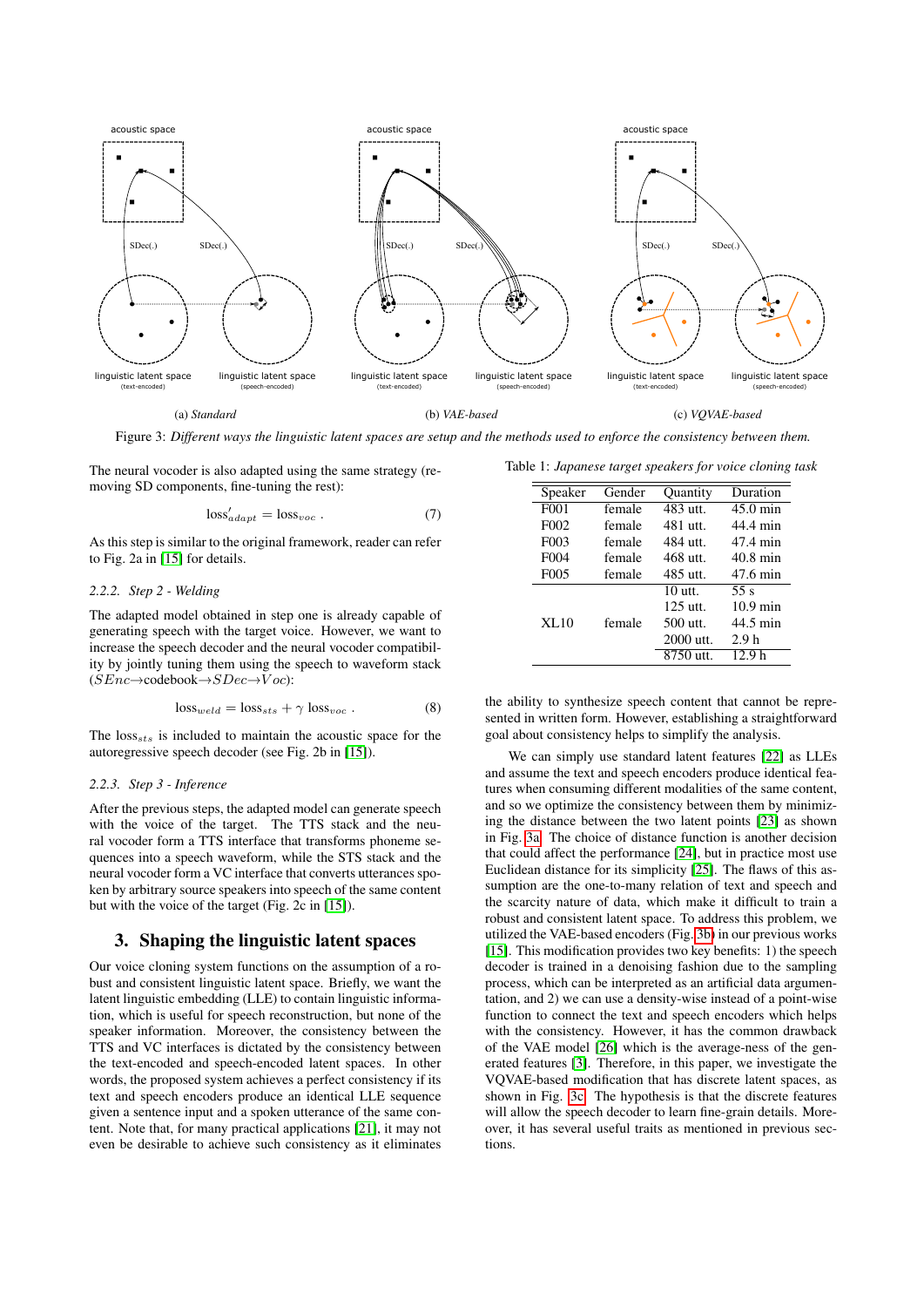<span id="page-3-3"></span>

Figure 4: *Subjective evaluations on quality and speaker similarity between NAUTILUS and NAUTILUS-VQ on voice cloning task for TTS and VC.*

### 4. Experiments

#### <span id="page-3-0"></span>4.1. Model and training configurations

For the experiments, we compared the performances of the original NAUTILUS system [\[15\]](#page-5-14) and the new system with vector quantization modification. The network architecture of the original was unchanged from the previous publication, and consists of many layers of causal and non-causal dilated convolution layers. Readers can refer to Fig. 4 and Sec. IV of [\[15\]](#page-5-14) for details. The NAUTILUS-VQ system also adopts this architecture but with several changes to reflect the vector quantization components. Specifically, the encoders directly output 64-dimensional latent vectors instead of means and standard variances. The 160-code jointly trained codebook was used to transform these continuous features into discrete ones. We chose this size for the codebook because it produces a relatively reliable performance based on several test-runs and relevant publications pertaining to VQVAE [\[14,](#page-5-13) [27\]](#page-5-26). For the hyperparameters, we set  $\alpha = 0.1$ ,  $β = 0.25, γ = 0.01$ , the same as in [\[15\]](#page-5-14), and  $δ<sub>C</sub> = 1.0$ ,  $\delta_{VQ} = 0.25$ , as based on relevant works [\[17,](#page-5-16) [14\]](#page-5-13).

### 4.2. Speech data

Previously, we conducted experiments with English as the target language [\[15\]](#page-5-14). In this work, we used Japanese to test our methodology under a new condition. Specifically, several native female Japanese speakers, as listed in Table [1,](#page-2-2) were selected as the target speakers. The Japanese model was first initialized on a large-scale low-quality transcribed speech corpus with a diverse linguistic content. We used ∼236 hours of speech (978 speakers) from the 16 khz Corpus of Spontaneous Japanese (CSJ) [\[28\]](#page-5-27) for this purpose. Then, we fine-tuned it on a quality-controlled transcribed speech corpus for the desired sampling rate. We used ∼134 hours of speech (235 speakers) from an in-house 24 khz Japanese Voice Bank Corpus for this step. The same policy was applied for the training of both

<span id="page-3-4"></span>

Figure 5: *Subjective evaluations on quality and speaker similarity of the TTS unsupervised speaker adaption using varying amount of untranscribed speech data of speaker XL10.*

NAUTILUS and NAUTILUS-VQ, and it is similar to the one we used when we trained the English models [\[15\]](#page-5-14). The welltrained modules were used to adapt to the target speakers using their untranscribed speech data. For the first scenario, five speakers with about 45 minutes of speech were used to compare the performances of NAUTILUS and NAUTILUS-VQ. For the second scenario, a different speaker, XL10, was used to investigate the performances when adapting with different amounts of data. This speaker was chosen because she was included in our previous experiments using the conventional TTS system [\[29\]](#page-5-28).

### 5. Evaluations

### <span id="page-3-1"></span>5.1. Vector quantization latent spaces for voice cloning

We first compare the original and the VQ-based systems on the voice cloning task: specifically their perceptive evaluations for TTS and  $VC<sup>1</sup>$  $VC<sup>1</sup>$  $VC<sup>1</sup>$ . We used about 45 minutes of untranscribed speech of the first five target speakers in Table [1](#page-2-2) for this scenario. This amount of data was more than our previous English experiments [\[15\]](#page-5-14), which were conducted with just five or ten minutes of speech. We used a crowdsourcing service to conduct the survey. A total of 241 native speakers, each of whom did one to five sessions, participated. Listeners were asked to pick the preferred sample between two presented in terms of either quality or speaker similarity (which includes a reference sample). The results are shown in Fig. [4.](#page-3-3) In total, each speaker/system/task was judged 300 times. Interestingly, the NAUTILUS-VQ system had worse results for most speakers except F001. As most of the differences between the two

<span id="page-3-2"></span><sup>1</sup>Samples are available at [https://nii-yamagishilab.](https://nii-yamagishilab.github.io/sample-preliminary-nautilus-vq/) [github.io/sample-preliminary-nautilus-vq/](https://nii-yamagishilab.github.io/sample-preliminary-nautilus-vq/)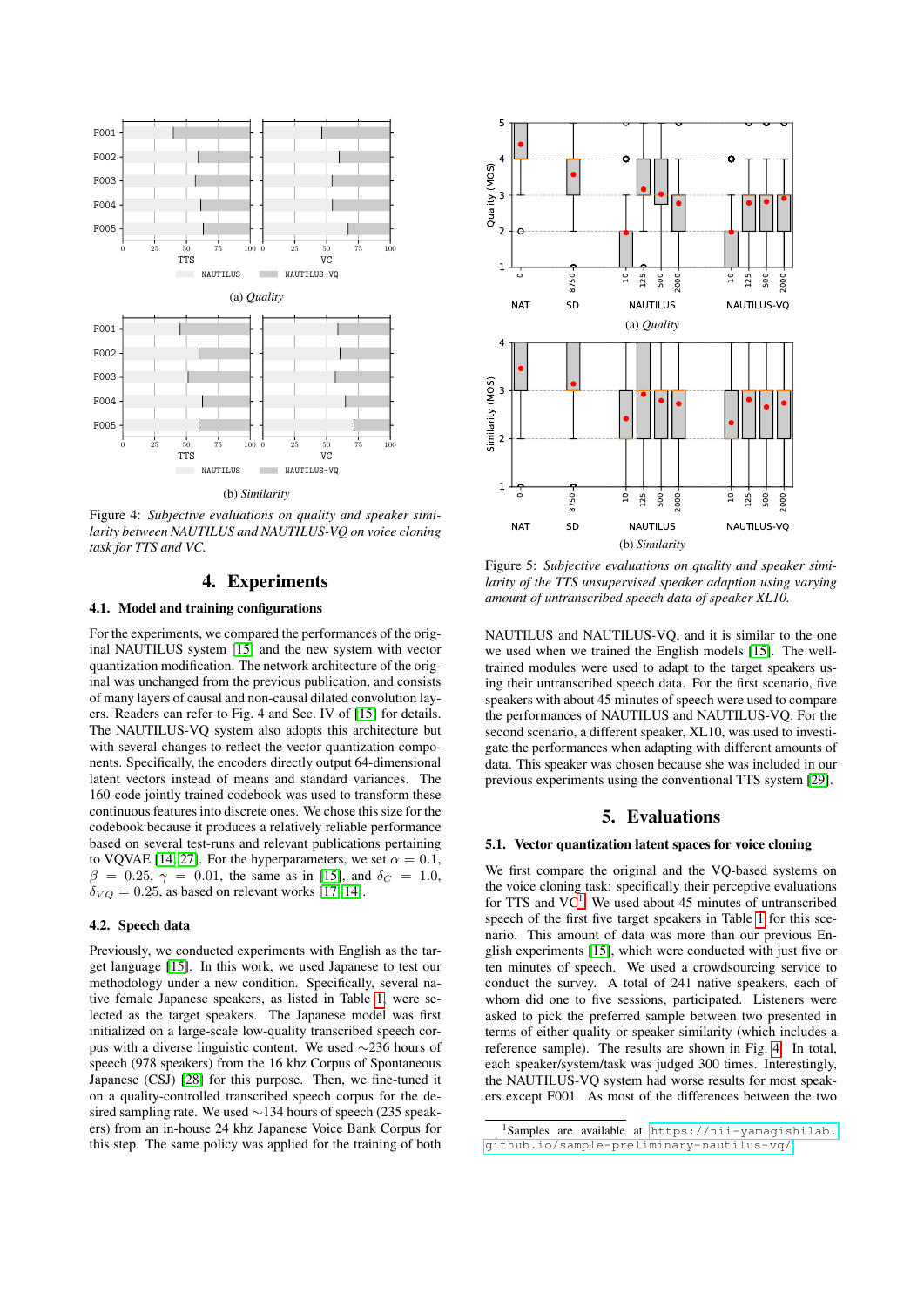<span id="page-4-1"></span>

Figure 6: *Examples of the 160-code discrete LLE sequences. One utterance of a source speaker was used to generate the speechencoded LLE (orange), while text (phoneme) and alignment information extracted from the same utterance was used to generate the text-encoded LLE (blue). The color black indicates the overlap of the speech-encoded and text-encoded LLE sequences, which covers 54.41% of this particular example utterance.*

systems were marginal, we conclude that the proposed vector quantization latent space can be used for voice cloning but has a small degradation in quality.

### 5.2. TTS speaker adaptation with different amount of untranscribed speech data

Next, we investigate the performances of both NAUTILUS and NAUTILUS-VQ for TTS unsupervised speaker adaptation with varying amount of adaptation data. For this scenario, we use speaker XL10, with whom we have more than 13 hours of speech data. Previously, we found that with this amount of data, the SD system of this speaker does not seem to benefit from the joint training with augmented data from other speakers [\[29\]](#page-5-28). In addition to the natural utterances (NAT) and generated utterances from our voice cloning systems, we included generated utterance from the conventional TTS system trained on 12.9 hours of transcribed speech of XL10. Basically, we reused the SD system in [\[29\]](#page-5-28) as the upper bound for this experiment. The same listeners who participated in the first scenario survey were asked to do this one as well. Specifically, they were asked to judge the naturalness of a speech sample in a typical 5-point scale mean opinion score (MOS) question, and the likelihood that two presented samples were spoken by the same person on a 4-point scale. The results are shown in Fig. [5.](#page-3-4) As expected, none of the TTS systems were as good as natural speech, but the speaker similarity was not too far behind. Second, none of our voice cloning systems were as good as the SD baseline, which is not surprising as SD was trained on 12.9 hours of transcribed speech [\[29\]](#page-5-28) while our systems cloned voices with only a small amount of untranscribed utterances. Third, between our systems, NAUTILUS-VQ has worse results than NAUTILUS in most data points, but not significantly so. Finally, the most interesting results were the performances when adapting to varying amounts of data, where we found that the performance of the NAUTILUS system seemed to peak at 125 utterances. These findings demonstrate the potential of our voice cloning system but at the same time reveal its remaining limitations.

#### 5.3. Visualization of the discrete LLE sequences

One advantage of our speech synthesis is its ability to use as TTS and VC while maintaining a relatively consistent performance when switching between the two. Figure [6](#page-4-1) shows the

LLE sequences generated from text input and an utterance spoken by a source speaker not included in the training and adaptation stages. As the discrete LLE is forced to be one of 160 jointly trained vectors, it is easier and more intuitive to evaluate the consistency between the text-encoded and speech-encoded LLE sequences compared with the continuous representation (Fig. 8 in [\[15\]](#page-5-14)). Figure [6](#page-4-1) shows the discrete LLE sequences generated by the text and speech encoders using text and speech of the same content. For a perfectly consistent TTS/VC system, we expect the two sequences to be perfectly matched but it was not the case as seen in Fig. [6.](#page-4-1) Most of the overlap occurred at the start and the end of the utterance, which is the silence phoneme, but not much elsewhere. Overall, the LLE sequences were sparse and fragmented. For further improvement, focusing on condensing the latent space and stabilizing the text-encoded and speech-encoded LLE sequences would be a good direction.

### 6. Conclusion

<span id="page-4-0"></span>In this paper, we investigated the feasibility of using VQVAEbased components to train a discrete latent linguistic embedding for a consistent performance TTS/VC system. While the perceptive evaluations showed that the proposed NAUTILUS-VQ system is not as good as the original system, having these different approaches to model the linguistic latent spaces is handy for many practical reasons. Understanding the dynamics of different methods is also important for the development of a more sophisticated speech synthesis system that can solve more complex and elaborate tasks, such as controlling speaking style [\[5\]](#page-5-4), denoising TTS [\[30\]](#page-5-29), or generating audio other than speech [\[31\]](#page-5-30). As VQVAE is just one way to model a jointly trained discrete latent space, other methods [\[16,](#page-5-15) [32\]](#page-5-31) or assumptions [\[14,](#page-5-13) [33\]](#page-5-32) about the nature of the latent space may lead to different results and have different utilities for specific application scenarios.

### 7. Acknowledgements

This work was partially supported by a JST CREST Grant (JP-MJCR18A6, VoicePersonae project), Japan, MEXT KAKENHI Grants (18H04112, 21H04906), Japan, and KDDI research, Japan.